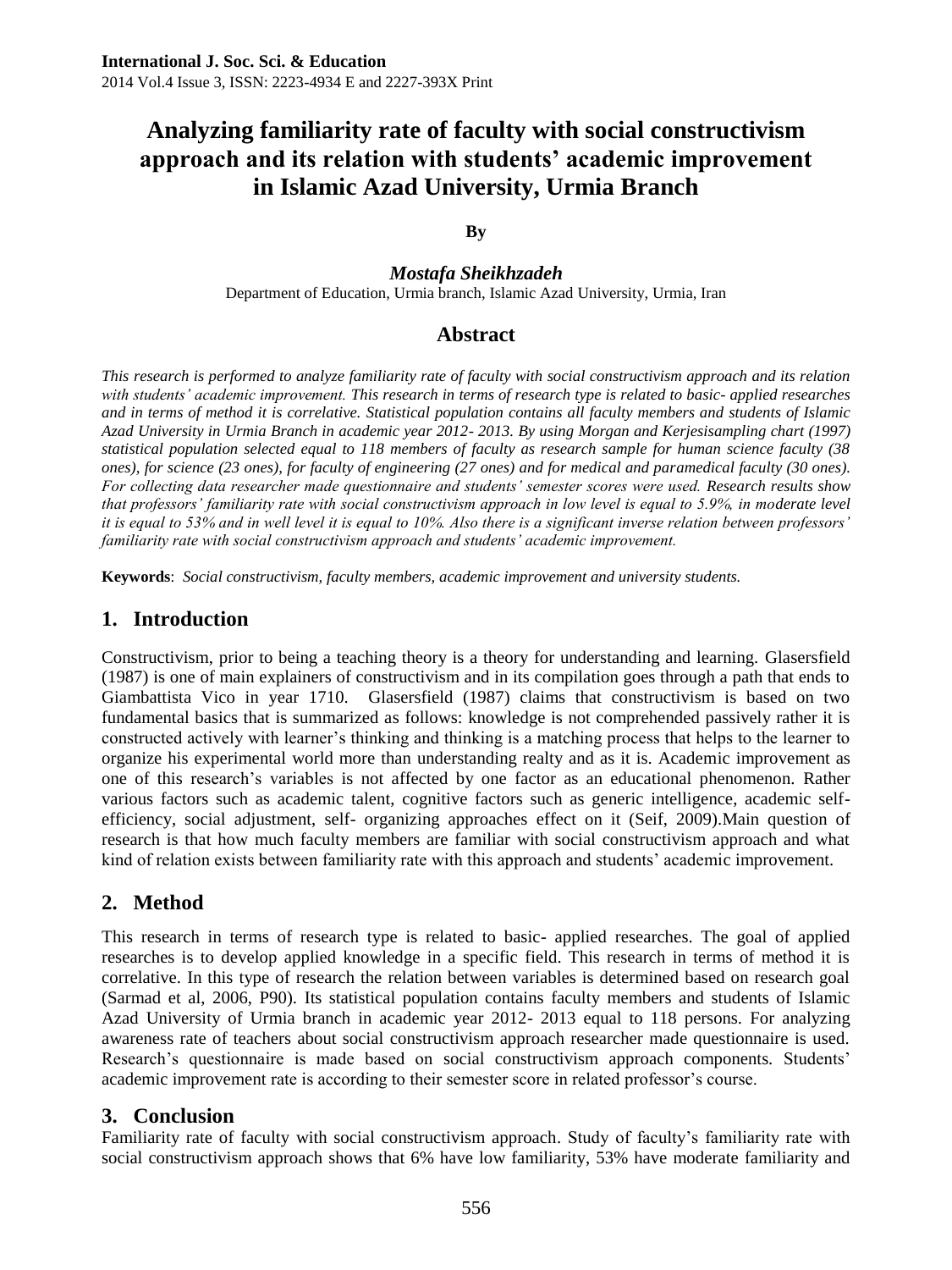#### Mostafa Sheikhzadeh

about 5% have high familiarity and just 5% have more than high familiarity or on the other words have very much familiarity. So most of faculty members' familiarity rate is between moderate and high. 1- How much relation exists between familiarity rate of faculty with social constructivism approach and students' academic improvement?

|  |                                      |  | Schedule 1: The relation of students' academic improvement with familiarity rate of faculty |
|--|--------------------------------------|--|---------------------------------------------------------------------------------------------|
|  | with social constructivism approach: |  |                                                                                             |

|                                                   |                        | Students average of<br>scores in professor<br>course in above<br>semester | Professors'<br>constructivism view<br>point |
|---------------------------------------------------|------------------------|---------------------------------------------------------------------------|---------------------------------------------|
| Students average of scores in Pearson correlation |                        |                                                                           | $-.495***$                                  |
| professor course in above                         | Significant (2 ranges) |                                                                           | .000                                        |
| semester                                          | number                 | 118                                                                       | 118                                         |
| Professor's constructivism                        | Pearson correlation    | $-.495***$                                                                |                                             |
| view point                                        | Significant (2 ranges) | .000                                                                      |                                             |
|                                                   | Number                 | 118                                                                       | 118                                         |

Evaluating the relation between familiarity rate of faculty with social constructivism approach and students' academic improvement shows that there is a significant relation between professors' familiarity rate with constructivism approach and students' academic improvement. According to above chart significant level is lower than  $0.05$  (sig=  $0.000$ ).

Correlation coefficient between familiarity rate of faculty with social constructivism approach and students' academic improvement is equal to -0.495 that indicates a quite inverse and significant relation between these two variables; this means that whatever professor's familiarity rate with social constructivism approach increases, equally academic improvement decreases and vice versa. In other words the students, whose professors are more familiar with constructivism approach, obtain lower scores in classes and examinations.

(1-1-3-4) analyzing the relation between familiarity rate of faculty with social constructivism components and students' academic improvement

|                     |                        | Mean      | Reality   | Knowledge | Learning  |
|---------------------|------------------------|-----------|-----------|-----------|-----------|
| Students average of | Pearson correlation    |           | $-.492**$ | $-.041$   | $-.215*$  |
| scores              | Significant (2 ranges) |           | .000.     | .663      | .019      |
|                     | Number                 | 118       | 118       | 118       | 118       |
| Reality             | Pearson correlation    | $-.492**$ |           | $-.307**$ | $-.034$   |
|                     | Significant (2 ranges) | .000      |           | .001      | .714      |
|                     | Number                 | 118       | 118       | 118       | 118       |
| Knowledge           | Pearson correlation    | $-.041$   | $-.307**$ |           | $.711***$ |
|                     | Significant (2 ranges) | .663      | .001      |           | .000      |
|                     | Number                 | 118       | 118       | 118       | 118       |
| Learning            | Pearson correlation    | $-.215*$  | $-.034$   | $.711***$ |           |
|                     | Significant (2 ranges) | .019      | .714      | .000      |           |
|                     | Number                 | 118       | 118       | 118       | 118       |

**Schedule 2: The relation between familiarity rate of faculty with social constructivism components and students' academic improvement**

Evaluating the relation between familiarity rate of faculty with knowledge (as one of social constructivism components) and students' academic improvement shows that there is no significant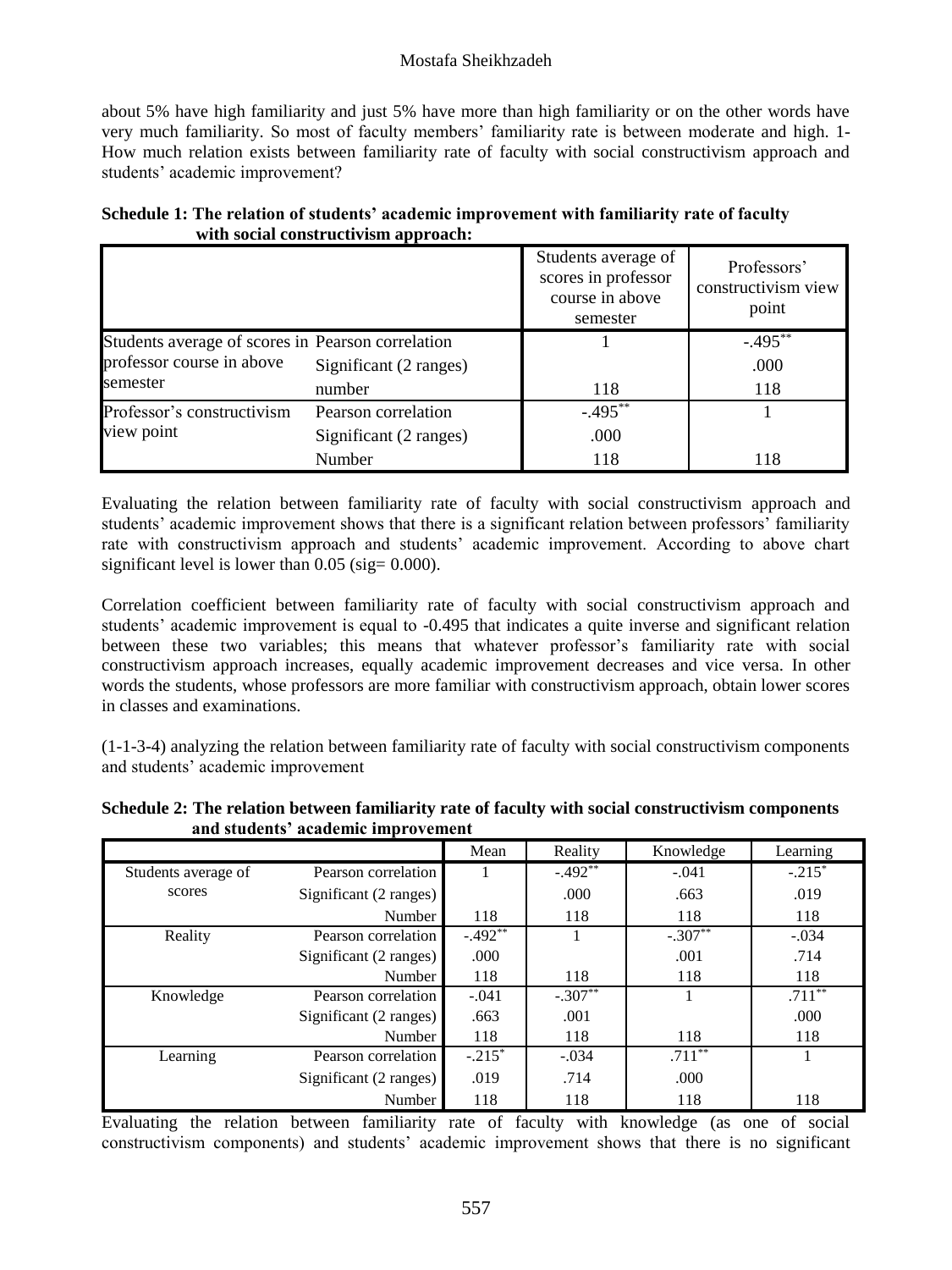relation between familiarity rate of faculty with reality and students' academic improvement; because as we see in chart significant level is more than  $0.05$  (sig = 0.663). Correlation coefficient between familiarity rate of faculty with knowledge (as one of social constructivism components) and students' academic improvement is equal to -0.41 that indicates an indirect and weak relation between these two variables.

Evaluating the relation between familiarity rate of faculty with reality (as one of social constructivism components) and students' academic improvement shows that there is no significant relation between familiarity rate of faculty with knowledge and students' academic improvement; because as we see in chart significant level is lower than  $0.05$  (sig=  $0.000$ ).

Correlation coefficient between familiarity rate of faculty with knowledge (as one of social constructivism components) and students' academic improvement is equal to -0.492 that indicates an inverse and moderate relation between these two variables.

This means that whatever faculty's familiarity rate with knowledge (as one of social constructivism components) increases, equally students' academic improvement decreases and vice versa.

Evaluating the relation between familiarity rate of faculty with learning (as one of social constructivism components) and students' academic improvement shows that there is a weak significant relation between familiarity rate of faculty with learning and students' academic improvement; because as we see in chart significant level is lower than  $0.05$  (sig=  $0.19$ ).

Correlation coefficient between familiarity rate of faculty with learning (as one of social constructivism components) and students' academic improvement is equal to -0.215 that indicates an indirect and weak relation between these two variables.

# **4. Discussion**

By taking advantage of constructivism approach examining tools it was specified that 5.9% have low familiarity, 53% have moderate familiarity and about 10% have well familiarity with social constructivism approach. Findings of Abedi's (2005) research are consistent with this research and indicates that by using examining tools teachers' level of knowledge and understanding hypothesis in Isfahan city in relation with learning hypothesiswas lower than moderate level, so that average scores of faculty members during this mentioned examination was equal to 7.61 (in 20 scale) and lower than 10. The highest score averages were related to behaviorism hypothesis 8.78 and the lowest averages were related to metacognitive hypothesis 6.38.

These results are consistent with research of Ariyandoost (1996) that in his research teachers' knowledge and understanding from various courses teaching principles and methods was evaluated lower than moderate level and also average was lower than 10. So from this research question's results it is concluded that knowledge of faculty members from learning hypothesis in sample group is evaluated in low level and this is very key point that faculty members in training phase need to refer to learning hypothesis because teaching should be more impressive consistent with learners and various academic courses.

# **References**

Ahmadi, Gholamreza (2001). Using problem solving method in science teaching. Teaching and training periodical, No. 65, Pages 11- 45.

Sarmad, zohre and Bazargan, Abas and Hejazi, Elahe (2006). Research methods in behavioral sciences. Tehran: Agah publication institution.